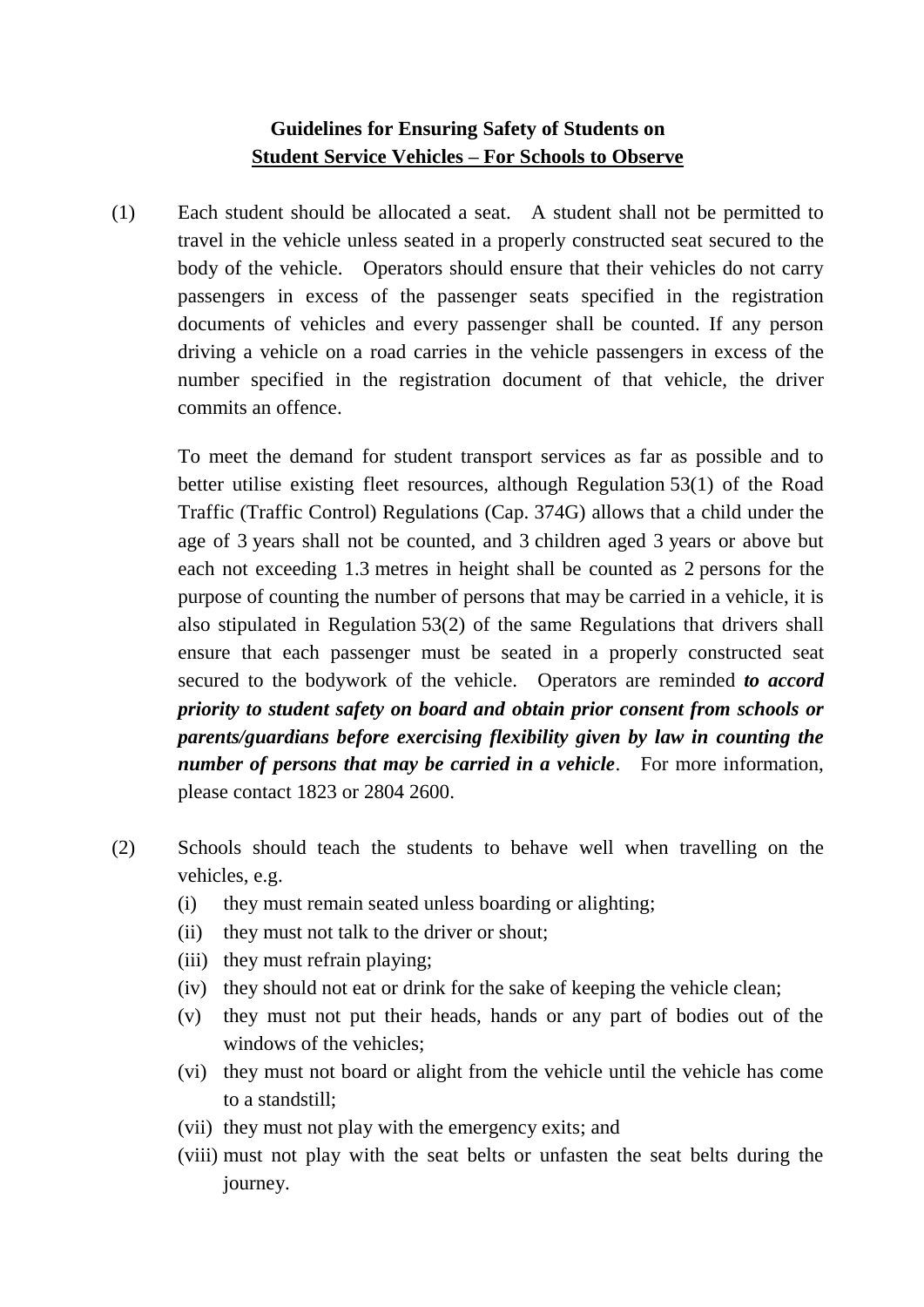- (3) Schools should teach the students to avoid bringing bulky belongings with them in the vehicles.
- (4) Schools should teach the students the proper way to board and alight from the vehicles, including boarding or alighting only after the vehicles have come to a standstill.
- (5) Schools should teach the students to properly wear seat belts, if fitted, before the vehicles are moving off and during the journey. The seat belt should securely fasten the wearer to the seat. Two or more persons should not share a seat belt at the same time. Drivers may consider refusing to move off the vehicle if a passenger refuses to wear a seat belt installed on the vehicle.
- (6) Parking facilities or lay-by available in schools should be fully utilized to set down students. For pick-up / set-down points outside schools, schools should remind operators to identify safe and convenient locations, e.g. general loading/unloading area or podium deck with less traffic within the residential estates or along a road section with less traffic; and which will not cause any blockage of the other vehicular traffic.
- (7) Arrangement should be made for an adult or a teacher, other than the driver, who knows the students well, to escort them during the journey. As a licensing condition in the Passenger Service Licence, every non-franchised bus and school private light bus carrying primary and kindergarten students should provide an escort while in operation.

*In recent years, various kinds of extra-curricular activities have been organized by schools keeping the students at school after normal school time. As a result, students would be on their way home at irregular time slots and student service vehicles need to pick up students various times which causes difficulties in deploying escort for every trip. In this light, schools and parent-teacher associations should work in collaboration with operators to agree on several fixed time slots for picking up students. This would not only facilitate operators to comply with the PSL conditions on provision of escort, but also ensure student safety while riding on student service vehicles.*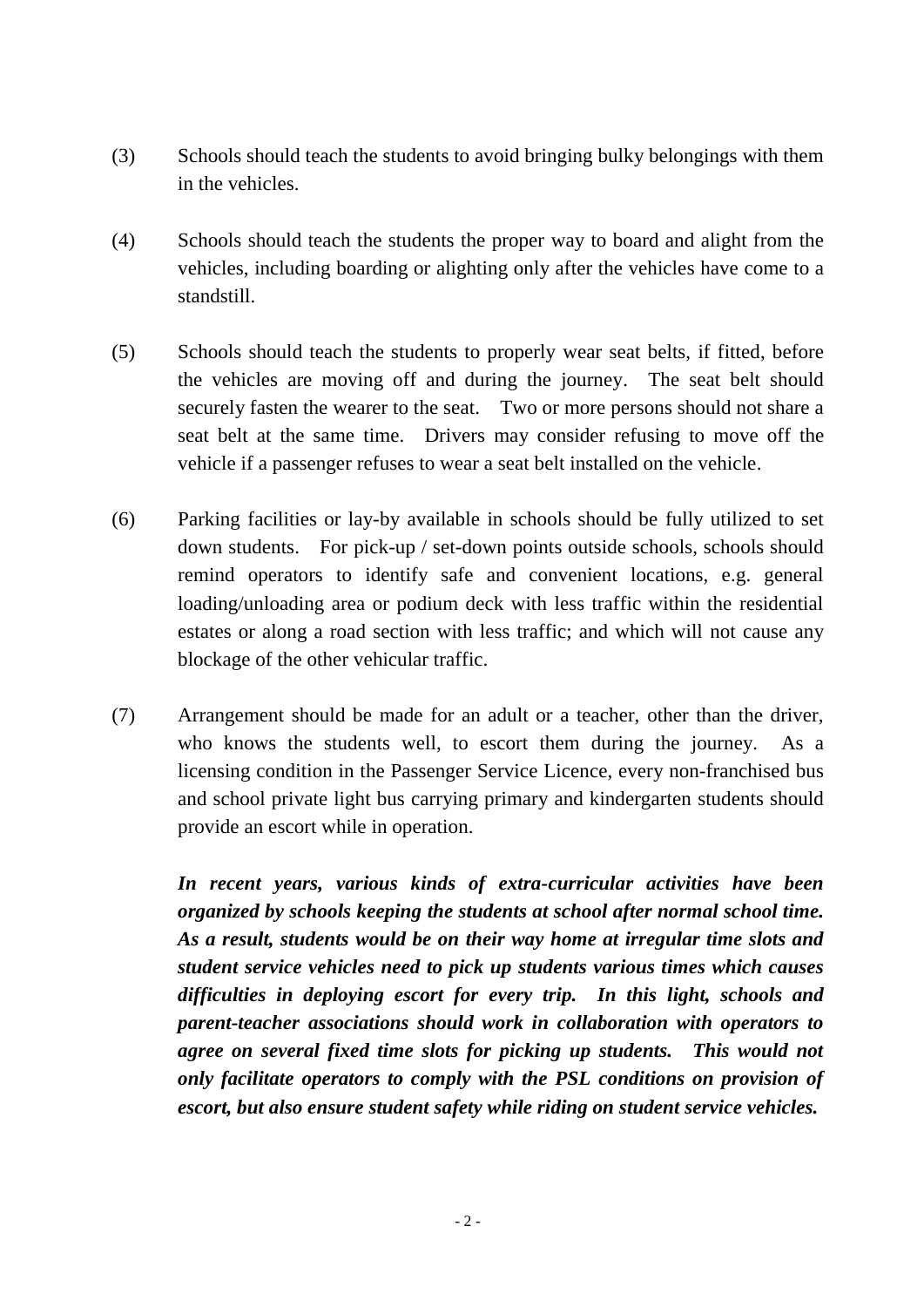- (8) A name-list of the students travelling on each vehicle should be prepared and maintained for checking purposes, to ensure that no student is missing or riding on the wrong vehicle.
- (9) To avoid confusion, students travelling on different vehicles should wear labels of distinct identification.
- (10) Parents/guardians should be informed of the details of the routes, including the pick-up points and times of arrival at these points.
- (11) Care should be taken to ensure that students reach schools safely and are collected by their parents/guardians on their homeward journey.
- (12) School supervisors/heads should note that it is stipulated in existing legislation and licensing conditions applicable to non-franchised buses and private light buses providing student service that, student service vehicles shall be marked plainly on the bodywork of the vehicle with the number of passengers for whom seats are provided. Details are summarized as follows:

Every *bus* shall be marked plainly and correctly in English and Chinese writing of uniform size, not less than 10 millimetres in height *inside the compartment and outside the bus at the rear or on the near side*, with the number of passengers for whom seats are provided [Regulation 48 of the Road Traffic (Construction and Maintenance of Vehicles) Regulations (Cap. 374A)]; and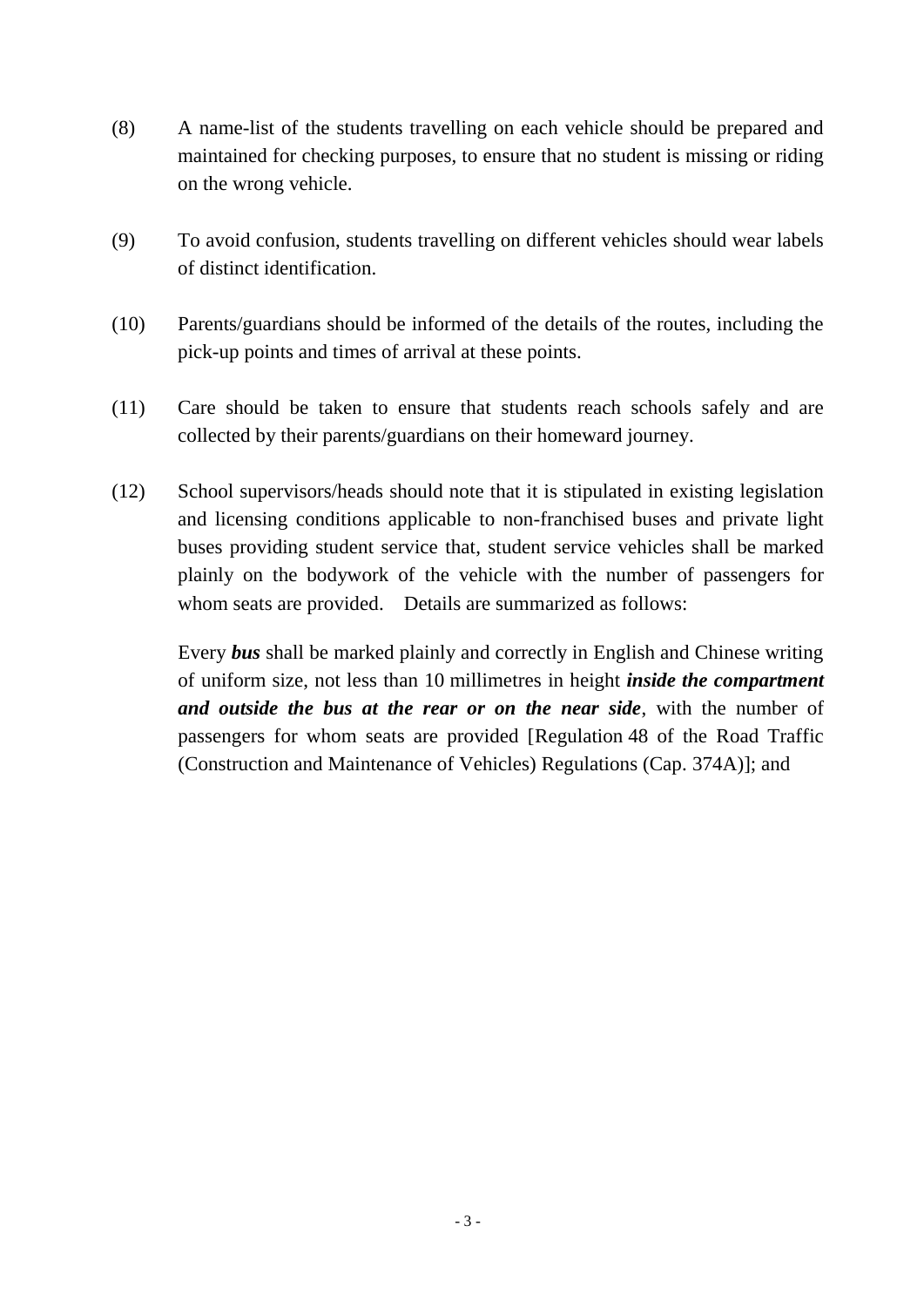Every *school private light bus* shall be plainly and correctly marked in English and Chinese writing of uniform size not less than 100 millimetres in height, *on the outside of the vehicle on both the near and off sides*, with the number of passengers for whom seats are provided [Regulation 49 of the Road Traffic (Construction and Maintenance of Vehicles) Regulations (Cap. 374A)].

- (13) To ensure that the students are provided with proper and safe school bus services, school supervisors/heads should confirm that the vehicles have obtained the required service endorsement as below:
	- (i) non-franchised public bus operators with valid Passenger Service Licence (PSL) and public buses with valid Passenger Service Licence Certificate (PSLC) with Student Service endorsement issued by the Transport Department; and/or
	- (ii) school private light bus operators with valid PSL and school private light buses with valid PSLC with School Private Light Bus Service endorsement issued by the Transport Department; and/or
	- (iii) school which are registered as private bus operators with valid PSL and private buses with valid PSLC with Student Service endorsement issued by the Transport Department.

In case the selected school bus service operators have no such service endorsement, please provide them with all the necessary and required supporting documents to facilitate their applications to the Transport Department.

- (14) School supervisors/heads should remind all parties concerned to observe the respective guidelines. School may also include additional guidelines to suit their individual needs.
- (15) The Road Traffic (Construction and Maintenance of Vehicles) Regulations (Cap. 374A) stipulates that in every student service vehicle registered on or after 1 May 2009, the vehicle will be required to be fitted with "safer seats". For details, please refer to the "Requirements for Passenger Seats in Student Service Vehicles" at **Annex**.
- (16) Transport Department encourages the trade to install lap belts on all rear passenger seats on procuring new student service vehicles. Seat belts on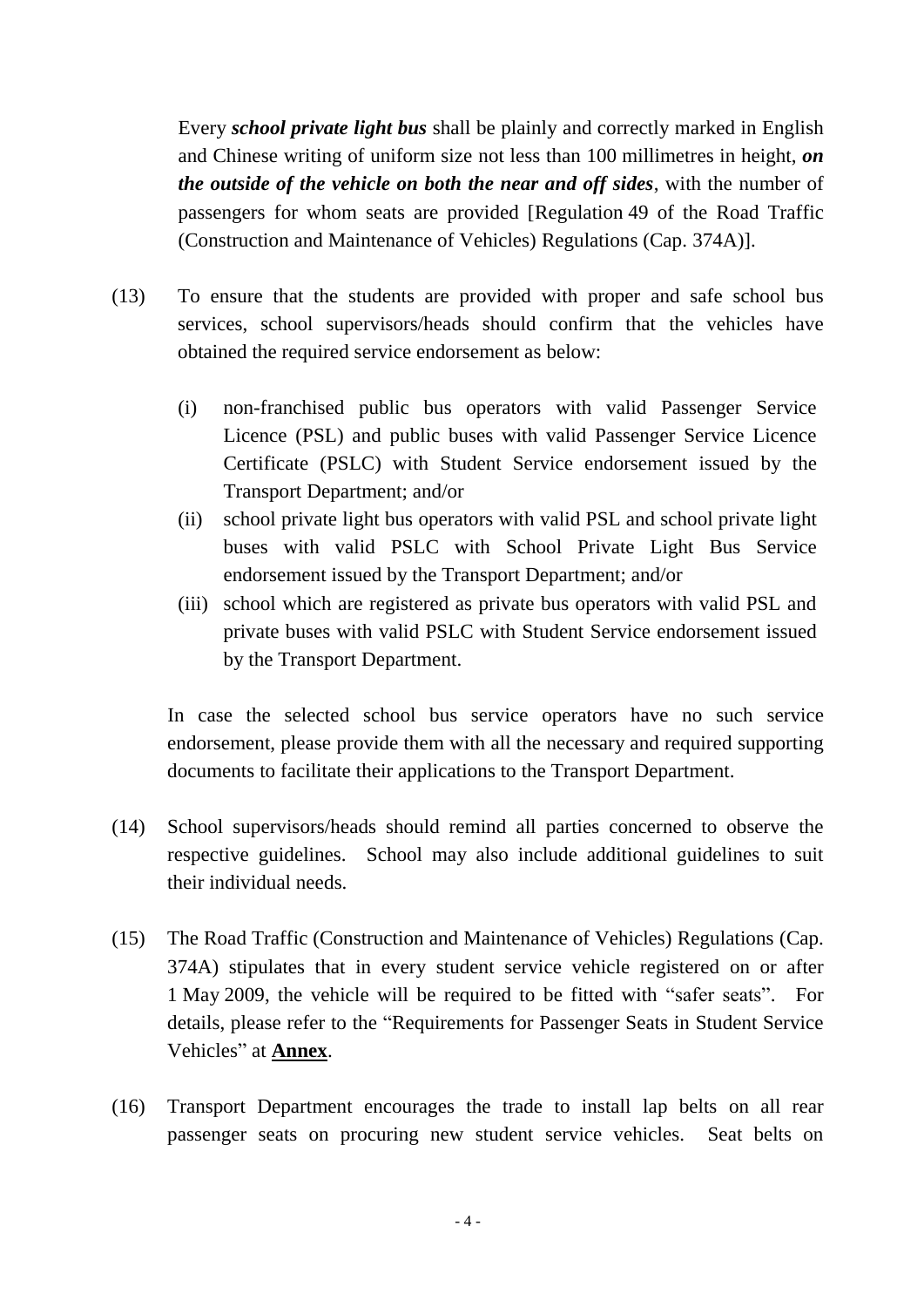passenger seats should observe the seat belt requirements of Part I of Schedule 2 of Road Traffic (Safety Equipment) Regulations (Cap. 374F).

(17) Transport Department encourages the trade to accord priority to deploying student service vehicles which have been fitted with "safer seats" and have been provided with lap belts for rear passenger seats, when serving kindergarten or primary school students.

Transport Department July 2021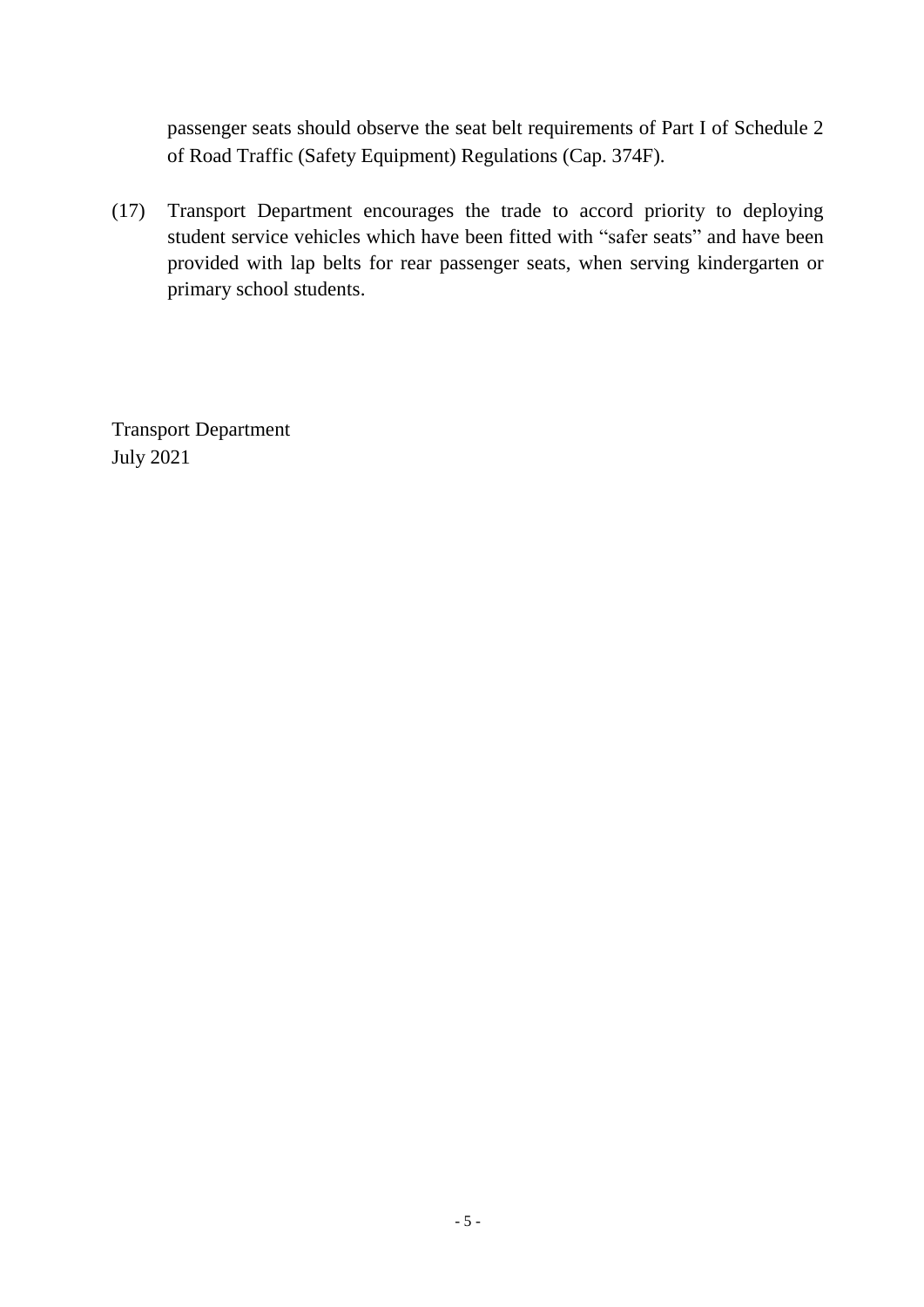### (English Translation)

# **Requirements for Passenger Seats in Student Service Vehicles (Generally known as "Safer Seat")**

According to the "Road Traffic (Construction and Maintenance of Vehicles) Regulations" (Cap. 374A), every student service vehicle registered *on or after 1 May 2009* shall be required to be fitted with "safer seats". The salient points of the legislation are as follows:

### **Definition of Student Service Vehicles**

- (1) a public bus authorized for providing student service **(A03)** as specified in s.4(3)(d) of the "Public Bus Ordinance" (Cap. 230);
- (2) a private bus authorized for providing student service **(B01)** as specified in s.27(5)(a) of the "Road Traffic Ordinance" (Cap. 374); and
- (3) a school private light bus.

## **Standards of the Passenger Seats**

- seats, barriers and their anchorage shall conform to the requirements of any specification or standard specified in the legislation;
- seat backs, barriers and controlled surface shall be made of impact energy absorption material that conforms to the requirements of any specification or standards specified in the legislation;
- no folding table or folding table or folding accessories shall be installed on any controlled surface;
- seats and restraining barriers shall be made of fire resistant material that conforms to the requirements of any specification or standard specified in the legislation;
- every seat shall be forward-facing; and
- space of the passenger seat and the height of seat back should meet the requirement specified in the legislation.

#### **Notes to Applicants for Provision of Student Service**

- Any student service vehicle which is registered on or after 1 May 2009 shall be fitted with passenger seats of the standards as stipulated in the "Road Traffic (Construction and Maintenance of Vehicles) Regulations" (Cap. 374A).
- Approval will NOT be given for issuance of Passenger Service Licence or student service endorsement to those vehicles which are not in compliance with the new legislative requirement.

#### **Enquiries**

For further enquiries, please contact the following offices by phone or fax:

| Vehicle Safety and Standard Division (Vehicle Examination Centre) |  |                        |
|-------------------------------------------------------------------|--|------------------------|
| For examination of buses                                          |  | - Tel. no.: $23333112$ |
| For examination of school private light buses                     |  | - Tel. no.: 2759 7573  |

Public Vehicles Unit (Licensing Service) Public Bus - Tel. no.: **2804 2574**